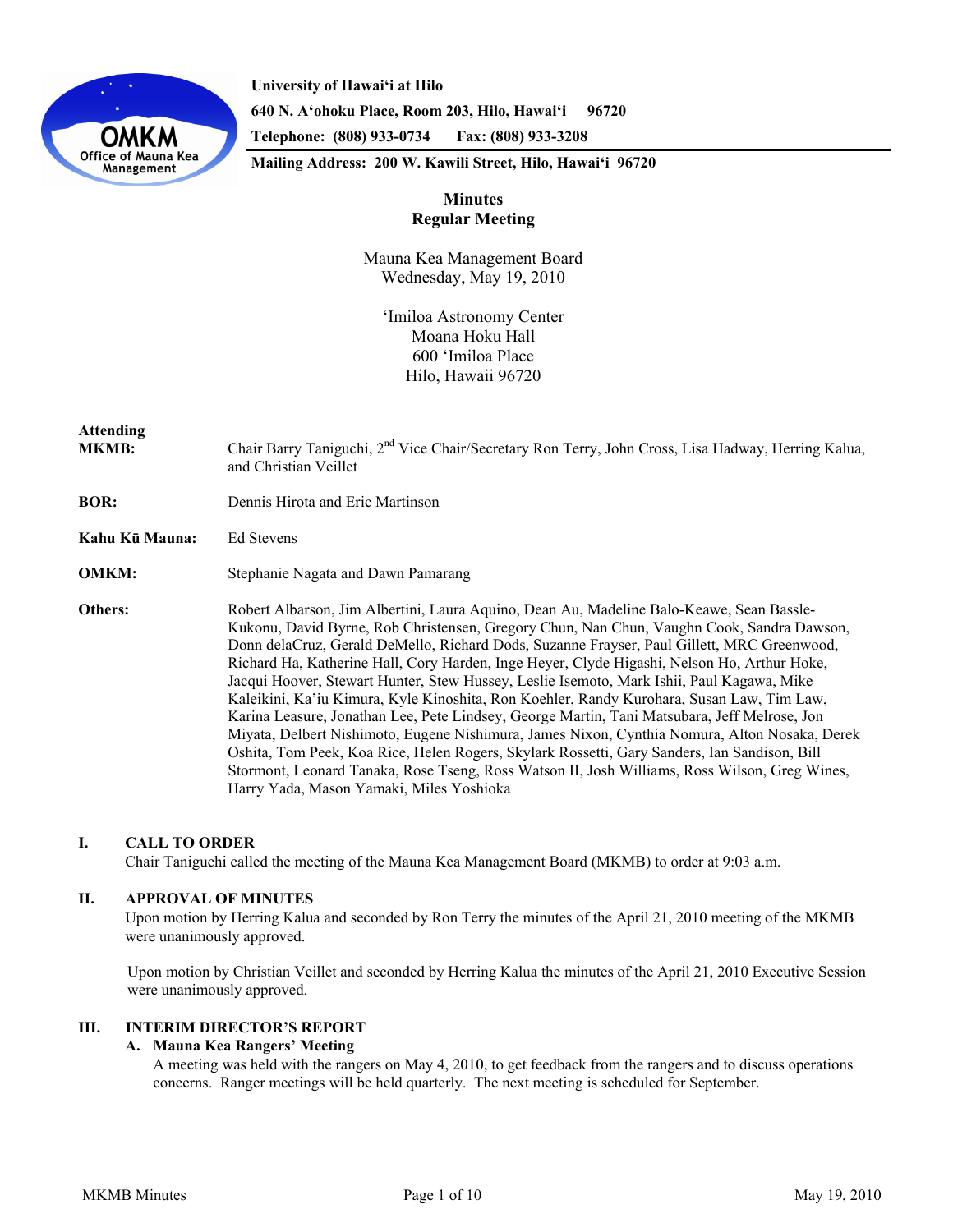### **B. Administrative Rules**

Interim Director Nagata met with attorneys who will assist the Office with legal background on the development of rules, including a review of all administrative rules related to public access. They will also be looking at how to set up administrative procedures for the handling of fines. The plan is to go out into the community with background information, suggested ideas, and options for rules and get feedback before we develop formal rules.

### **C. Thirty-Meter Telescope Final Environmental Impact Statement**

The Thirty-Meter Telescope (TMT) Final Environmental Impact Statement (FEIS) was filed with the Office of Environmental Quality Control (OEQC) and published in the May 8<sup>th</sup> Environmental Bulletin. We are waiting for the governor's final approval.

### **D. Mauna Kea Observatories Support Services**

Mr. Stewart Hunter is the new general manager of Mauna Kea Observatories Support Services (MKSS). Today marks his first day on the job. He will officially assume the duties of general manager on June 1. Mr. Hunter brings a very wide range of talent and experience to the position, and enthusiasm for the job, for the mountain and for the Hawaiʻi Island community.

Ron Koehler was acknowledged for his 22 years of dedicated service to MKSS. He has been very instrumental in helping the Office establish its ranger program. Over the years he provided OMKM with wise counsel and advice.

# **IV. KAHU KŪ MAUNA COUNCIL (KKMC)**

Ed Stevens reported the Council is presently working on updating and revising their guidelines, which will be presented to the Board for approval at a later date.

### **V. OLD BUSINESS**

# **A. Thirty-Meter Telescope Project**

# Chancellor Tseng.

Chancellor Rose Tseng gave a short summary of UH's review of the TMT project. She noted that TMT is the first new project to go through the Master Plan process including the design review process which ensures that the project conforms to the Master Plan's guidelines. In addition, TMT is the first project to be guided by the Comprehensive Management Plan and the four recently-approved sub plans.

### Thirty-Meter Telescope Presentation.

Gary Sanders, project manager for the Thirty-Meter Telescope provided a short description of the TMT organization and the science of TMT, including the light gathering capacity of its mirror, and how much faster it will be able to gather light for certain types of studies.

### Thirty-Meter Telescope Project Overview

Interim Director Nagata presented the TMT project to the Board for consideration in determining whether to recommend approval of this project to the UH Hilo Chancellor. She provided a summary of: 1) the Master Plan's project review process and design guidelines; 2) design of TMT's telescope enclosure and summit support facility; and 3) TMT Final Environmental Impact Statement (FEIS), including impacts and mitigation measures.

### DLNR Permit/Approval

If MKMB recommends approval, and the BOR grants final approval, a Conservation District Use Application shall be submitted to DLNR seeking a BLNR permit.

### OMKM'S Recommendations

OMKM proposes that the Board recommends to the Chancellor of UH Hilo that she submit a recommendation to the President and the BOR to approve this project. OMKM's recommendation is based on the following:

- The design of the TMT facility follows the design guidelines described in the 2000 Master Plan.
- TMT listened and incorporated suggestions and recommendations made by the design review committee and MKMB which included the incorporation of the support structure and fixed enclosure into their surroundings to create a more natural look to the site as much as possible.
- TMT is trying to minimize site disturbance by orienting the building's long axis with the existing contours of the site.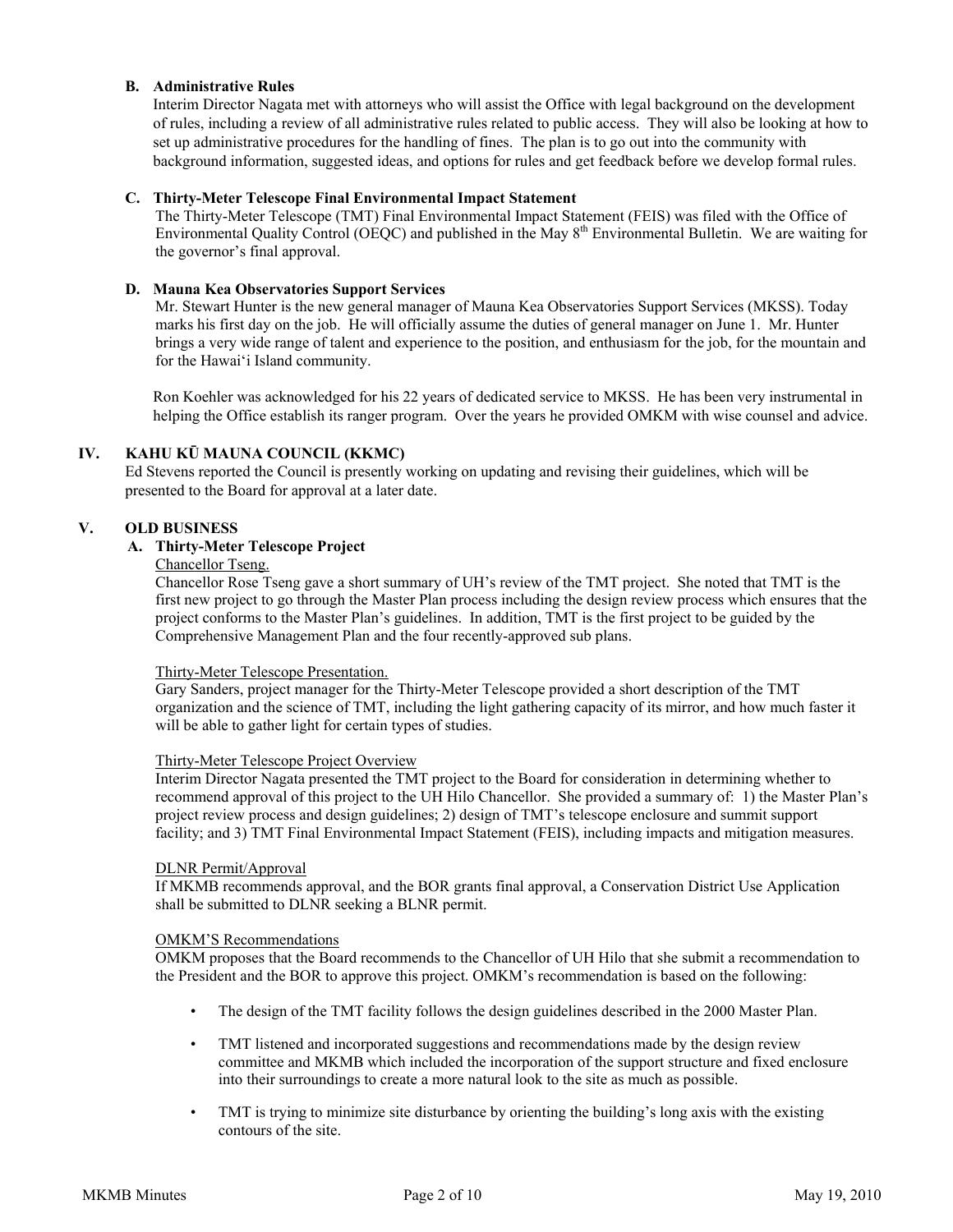- The project will be utilizing existing roads and infrastructure during construction and during operations.
- The facility is located at a lower elevation off the summit proper reducing overall visibility.
- Plans call for using existing roads and infrastructure as much as possible.
- The spherical structure gives the smallest possible building size to enclose the telescope helping to minimize visual impacts.
- The proposed use of a metallic aluminum color for the dome also helps to minimize visual impact.
- The Calotte style dome minimizes the enclosed volume resulting in greater energy efficiency.
- There are no archaeological features on or near the proposed site; there is a 200 foot buffer from the nearest archaeological site.
- The site and surrounding area are not considered good wēkiu bug habitat; impact to wēkiu bug habitat is limited to approximately 0.2 acres of 2,612 acres of total known habitat along the access road leading to the site.
- There are no unique or prime geologic features in the disturbance area.
- TMT has conducted a thorough review of the impacts of construction and operations and will be implementing numerous measures to mitigate those impacts, in particular to the cultural and natural resources.
- The FEIS incorporates measures contained in the CMP and four sub plans.
- TMT is committed to carrying out the decommissioning process described in the Decommissioning Plan.
- Although sublease terms have yet to be negotiated, it is anticipated that TMT will commit to paying rent, (which will be part of their sublease agreement) which will amount to a large portion of OMKM's budget.
- This new payment of sublease rent will be the first from an observatory and is in keeping with the community's belief that the users of Mauna Kea should contribute towards the management of the mountain.

#### OMKM's reservations:

OMKM's recommendations come with reservations:

- The final path of the access road has not yet been determined.
- How do we hold TMT accountable for the commitments made in their FEIS? BLNR has the authority to set and enforce conditions in its permits. UH does not have the authority to enforce compliance with TMT's stated commitments.
- UH and TMT have yet to negotiate the terms for the sublease. Will the negotiations result in funding that OMKM can use to implement management actions to protect the resources and to address issues related to cumulative impact?

### Conditions

OMKM recommends the following conditions:

- 1. That the TMT and BOR negotiate in good faith to secure substantial funding in the form of sublease rent that shall be applied specifically for management of the mountain.
- 2. A Conservation District Use Application shall not be filed with DLNR until the FEIS has been accepted by the Governor.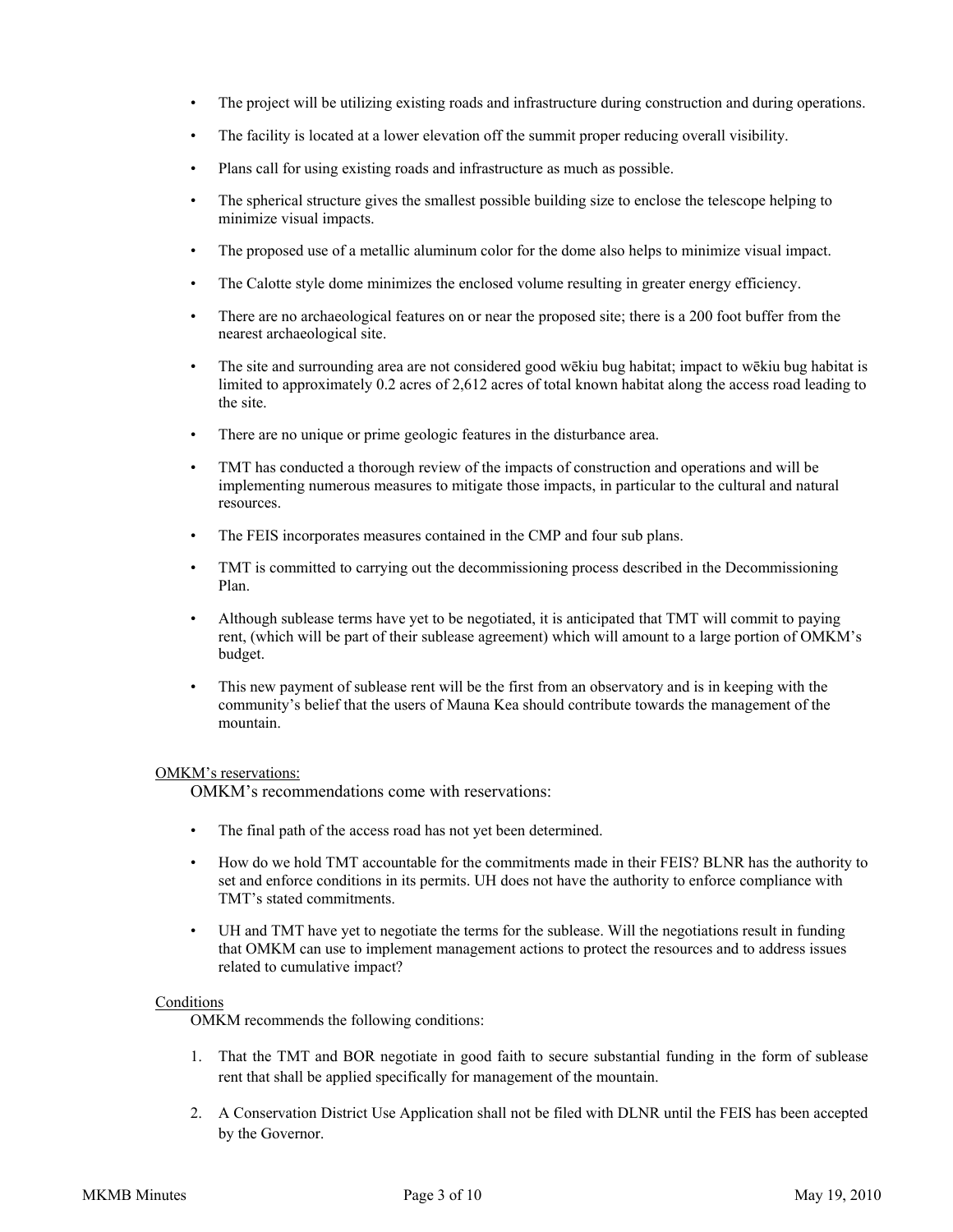- 3. TMT and contractors shall adhere to the mitigations measures in the FEIS.
- 4. TMT and UH should enter into a binding agreement whereby TMT agrees to comply with the mitigation measures described in the FEIS. Failure to comply shall result in an agreed upon penalty.
- 5. TMT shall hire a monitor during the construction period who shall report directly to OMKM. This person shall monitor and report on oversight and compliance of FEIS mitigation measures.
- 6. Schedule a meeting with representatives of the contractor(s) and OMKM to review the project process, schedule, and mitigation measures and conditions prior to commencement of any work activities.
- 7. Provide OMKM with a construction activity schedule including revisions and updates.
- 8. Notify OMKM when it will commence summit construction activities.
- 9. Provide OMKM with the names and contact of the contractor, sub contractors, cultural observer and archeologist.
- 10. In the event that actions must be taken that are beyond what is described in the project and/or schedule, TMT will first notify and consult with OMKM, and if necessary may require consultation with DLNR before proceeding.
- 11. In the event it is deemed necessary to use off-site fill material, TMT and/or contractor(s) must notify and consult with OMKM. OMKM must approve the method for cleaning the material before it is transported to the project site.
- 12. Allow OMKM rangers to visit and monitor construction activities.
- 13. Notify OMKM of completion of the project.

#### Statement by Kahu Kū Mauna Council

Ed Stevens stated the Kahu Kū Mauna Council stands against any construction project that brings substantive impact to the summit of Mauna Kea. As such, they have strong reservations about the TMT project being planned for the North Plateau. After considerable deliberations, they find that their reservations are not sufficient to stand against the project, and they are in agreement that the leaders of the TMT project have demonstrated intentions of responsible tenancy that strives to meet the standards established by the Office of Mauna Kea Management, therefore making their proposal less objectionable to the Council.

As the Hawaiian advisory council to the Office, the Mauna Kea Management Board, and UH Hilo they support the responsible stewardship of Mauna Kea and the policies that lead to a system of best management practice. Kahu Kū Mauna encourages collaboration and the sharing of resources among the tenants, the eventual decommissioning and removal of all observatories, and the complete restoration of the summit of Mauna Kea.

### Statement by University of Hawaii President M.R.C. Greenwood

President Greenwood thanked OMKM, UH Hilo Chancellor and others for their intense hard work with the Comprehensive Management Plan and sub plans process during this past year, and helping to get to the point where the FEIS for this particular project is now.

President Greenwood announced she received a letter yesterday from Henry Yang, chairman of the TMT Board, committing to ensuring that we have a good sublease and that substantial resources will be committed to the OMKM. President Greenwood stated the University is also committed to a good outcome and one that is supportive of the future of the mountain. She is looking forward to the successful completion of those negotiations which will insure preserving the cultural and extraordinary resources on Mauna Kea.

#### Public Testimonies

Thirteen (13) provided oral testimony supporting the TMT project, five (5) testified against; and one (1) submitted written testimony in support of TMT. (See attached.)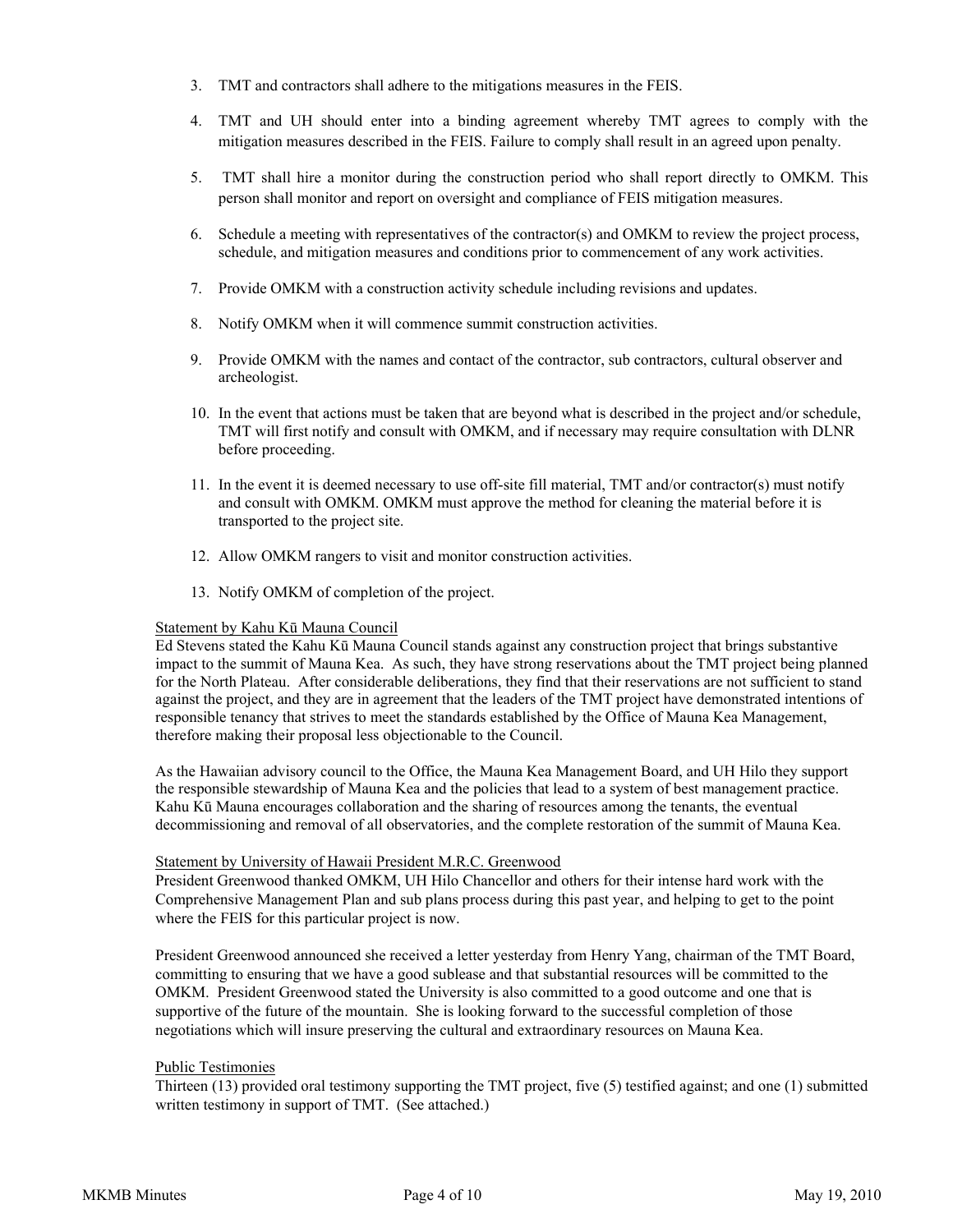### **B. Executive Session**

Chair Taniguchi asked for a motion to enter into executive session to discuss issues pertaining to the Board's powers, duties, privileges, immunities, and liabilities pursuant to HRS §92-5(a)(4). It was moved by Ron Terry and seconded by Herring Kalua to enter into executive session. Upon unanimous approval, the executive session commenced at 11:35 a.m.

The Board reconvened in public session at 12:10 p.m.

### **C. Approval of Thirty-Meter Telescope Project**

### Action

It was moved by Herring Kalua and seconded by John Cross to recommend approval of the TMT project to the UH Hilo Chancellor including conditions as recommended in the interim director's report.

#### Discussion

Dr. Terry stated he read the FEIS, spoke with many, and listened. He knows there is a sincere and dedicated group who believe the TMT is a sacrilege and a severe environmental risk. He respects their opinions and learned tremendously from their comments. However, most of them also believe that OMKM and MKMB have been inappropriately given the responsibility of managing the mountain. These parties intend to litigate and their issues will be dealt with in the appropriate forum.

Most of the people he spoke with support the project, with or without reservations. They speak of the benefit to science, education, the local economy, our social richness, and the charitable causes that will be supported. However, many of them still have a number of misgivings.

In considering whether to recommend approval of the TMT, he tried to balance several factors:

- The need to preserve the natural and cultural resources on Mauna Kea.
- The need to continue a vital, cutting-edge astronomy program for the advancement of science, the university, and our students.
- The opportunity to provide income and jobs for our island's businesses and its people.

The impact on the mountain weighs the heaviest for Dr. Terry. His ability to assess impacts is really focused more on natural resources. For cultural resources, he has to rely on someone whose judgment he can trust without a shred of doubt, or he must again try to weigh all the arguments and opinions he hears, which is very difficult. Therefore, his focus is mostly on natural resources.

In general, he finds that TMT listened to the requests of both cultural guardians and those concerned with the scenic impact of the "whiteheads" on the mountain and has focused activity off the summit area. This, of course, leads to causing disturbance in another area of the mountain that was heretofore pristine.

He cautions that although our assessment of the unique biology of the summit is still incomplete, he agrees with the FEIS contention that the area chosen appears to lack significant individual resources such as unique geology, rare species, or potential habitat.

If this project is built – and the Board's approval is simply one of the many steps necessary to make that happen – we will need to redouble our management efforts to preserve the quality and essential character of this resource. This will require money. The UH has repeatedly committed itself to funding our management efforts, and we must be diligent about demanding adequate resources.

An eventual direct source for funding will be lease rents from observatories, which heretofore have been paid mostly in observing time. OMKM and MKMB must be partners at the table for all negotiations on lease rent. Inadequate management of the mountain is not really a TMT problem, nor is it an astronomy problem, but their dollars must be brought to bear in a new paradigm that places the resources first. Eventually, if observatories want to stay, they will be asked to play by the same rules. He understands that Act 132 requires that lease rents must be negotiated in public. He appreciates TMT's letter to Dr. Greenwood stating that they understand their obligation.

He appreciated the report provided by the interim director and for ensuring that the Board was provided with the changes between the pre-final EIS and what was submitted. She has gone above and beyond what normally is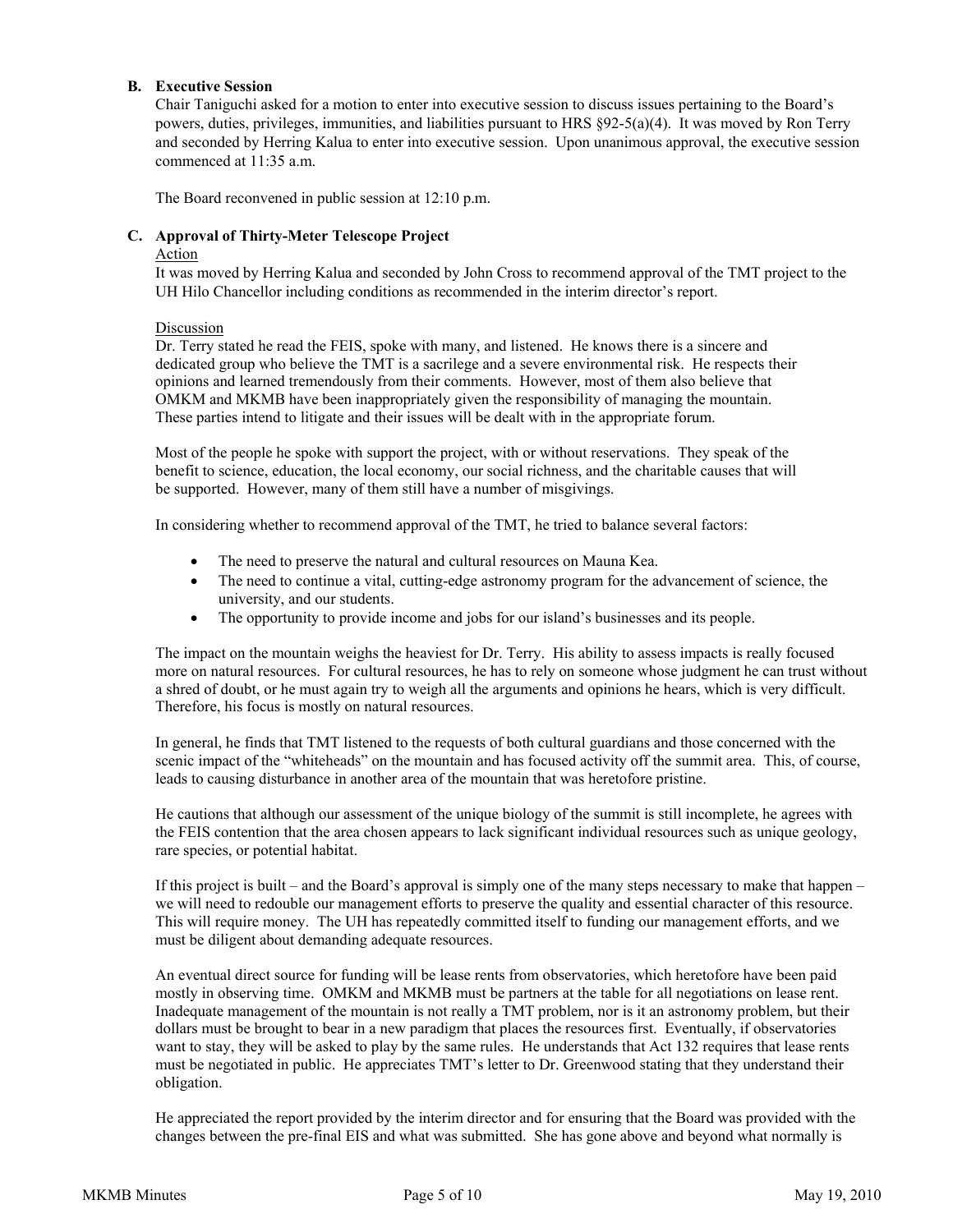provided to advisory boards. He particularly appreciated the discussion of reservations and recommended conditions. He would like to refine some of these conditions if the Board approves.

Dr. Terry refined some of the conditions recommended by the Office:

First, he suggests that MKMB actually vote on whether to approve the lease terms. Although this vote will have no legal force at least it will provide to the people of the Big Island an expression of whether the Board thinks the lease is fair and provides appropriate protection to the mountain. He recommended adding to Condition 1: *MKMB will have the opportunity to vote on whether to approve the sublease conditions.*

Secondly, a construction monitor is a standard practice in large construction projects. He recommended amending Condition 4: *TMT shall develop, and OMKM shall approve, a mitigation document that is the functional equivalent of a federal Record of Decision (ROD), along with a contractor checklist, to assist in monitoring mitigation.*

And lastly, at the end of Condition 10, add: *OMKM shall provide periodic reports to MKMB on the satisfaction of mitigation conditions along with any modifications or violations.*

Christian Veillet stated that he agreed with most of what was said in public testimony. He does not see clear reasons for or against the TMT project. There are many reasons to be in favor of TMT, but also there are some things that make him uncomfortable. As an astronomer he acknowledges the need for bigger telescopes and is excited about TMT's science, but it could be done somewhere else. As a community member he feels there are a lot of benefits with the TMT project. He is also a spiritual person, and this is where he has most of his issues with Mauna Kea because it is very special to him. In the end, it is a judgment call, so he is supporting the TMT and putting his trust in those behind the TMT project and trust in UH to do things properly. Trust has been an issue for astronomy on this island.

#### Action

Herring Kalua accepted the changes recommended by Dr. Terry. Chair Taniguchi stated the motion now is to recommend to the UH Hilo Chancellor that she submit our recommendation to the president and the Board of Regents to approve this project subject to the conditions recommended by OMKM and modified by Dr. Ron Terry.

Board members voted in favor with no one opposing.

### **VI. ANNOUNCEMENTS**

There were no announcements.

#### **VII. NEXT MEETING**

The next meeting is tentatively scheduled for Wednesday, June 16, 2010.

#### **VIII. ADJOURNMENT**

There being no further business, Chair Taniguchi adjourned the meeting at 12:30 p.m.

Respectfully submitted:

Signed by Dr. Ron Terry 7/14/10

Dr. Ron Terry, Secretary, MKMB Date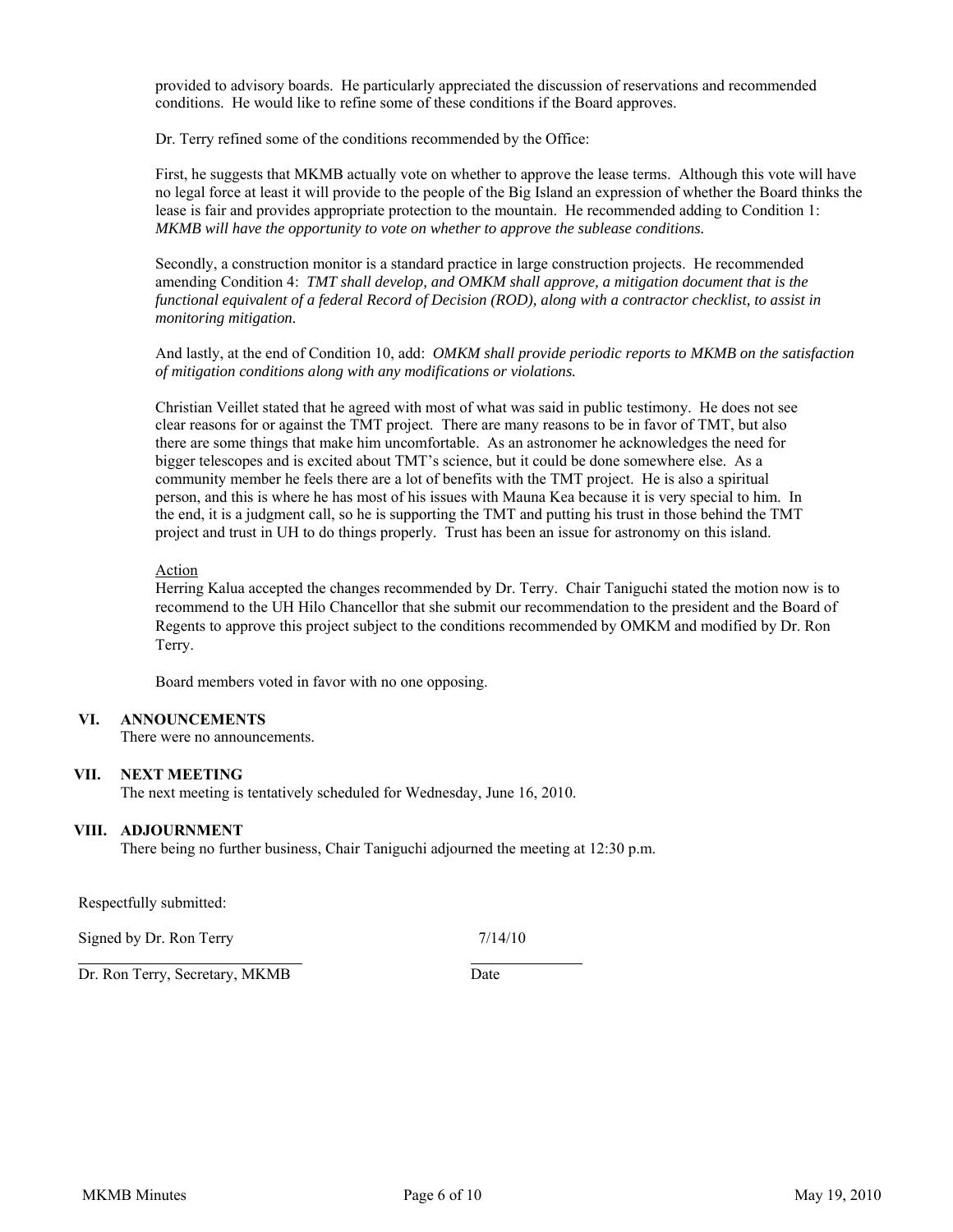### Public Testimony

Richard Ha stated his first impression of Henry Yang was this is a person you could do business with on a hand shake and not have to watch your back. Over this period of time, Henry Yang kept his word. TMT has committed to a million dollar education fund for the keiki. If the process is set up right, then we would end up with the best possible result. If that is the case, we need to aloha everybody who participated in the process no matter on what side of the issue. We would not be here today had it not been for their passionate advocacy. On the Big Island, we are doing it differently. Our approach is based on mutual respect, collaboration, and trust. It would not have worked any other way.

Jon Miyata, vice president with HPM Building Supply testified in support of the TMT. The TMT is committed to this island and is a welcomed partner. They are committed to help develop science, technology, engineering, and math proficiencies throughout Hawaii, and many of our students have already benefited from their generosity. TMT will also contribute one million dollars a year to help prepare our children for the challenges ahead and to become productive members of our society. The TMT will also generate many needed jobs. This project is extremely important as this will help to further diversify and grow our economy and will provide our children with the opportunity to utilize their scientific and technical talents without having to leave the island.

Vaughn Cook testified in favor of the TMT project on behalf of the Hawaii Island Chamber of Commerce where he is currently the treasurer and board member. This project will benefit not only business owners and workers, but also bring significant tangible and intangible benefits to our community. Beyond the direct positive economic impact of the TMT project, it will bring renewed excitement to the science and astronomy community locally and around the world. TMT will inspire educational excellence and generate much needed jobs.

Jacqui Hoover, executive director for the Hawaii Island Economic Development Board and also president of the Hawaii Leeward Planning Conference, spoke on behalf of two things. One is The Hawaii Island New Knowledge (THINK) million dollars per annum community benefits program that the TMT Corporation is putting together. Through THINK grants, scholarships, internships, workforce development and other programs committed to our community will be put in place. In addition, TMT has helped support the Akamai summer internship program for community college and university students. TMT Corporation quietly, but effectively, helped three workshops in our community. One on workforce development; another on renewable and efficiency of energy; and the third to bring architects, engineers, and other construction industry individuals together to have a discussion about planning, designing, engineering, and building their headquarters. The second issue is a personal one. TMT comes to us at the right time and the right place. Please allow us to give options to our children beyond agriculture, beyond tourism – both great industries and both honorable ways to make a living, but please allow us to give our children additional options.

Tom Peek, who was an early guide for the Mauna Kea observatories, has watched this land use conflict mushroom since 1988. Giant telescopes like TMT are crucial tools to modern astronomy. But he also believes respect for the island community demands that its beloved mountain deemed by most islanders to be already over industrialized be left alone. Despite the good intentions of some of this board's members, OMKM has long confused its espoused management role with telescope promotion. UH has never really accepted the idea that the mountain's conservation district is over industrialized and that more telescopes will incite additional community conflict as well as damage UH's reputation locally. TMT is the wrong telescope on the wrong mountain at the wrong time built by the wrong people. It is the wrong telescope because it is way too intrusive for an already over industrialized mountain. To propose yet another observatory, especially of monster size like TMT, at this time shows lack of respect for the local community by Cal Tech, UC and now UH. It is the wrong mountain. Mauna Kea is a conservation district and not an enterprise zone for development. It is also the wrong time after decades of broken promises, bad management, disingenuous hearings and well documented environmental and cultural damage. The reason that most people who show up at these OMKM meetings are from the construction industry and the utilities is because the broader public knows that their words have been ignored in the past and will likely be ignored in the future. They also realize that OMKM is as much a promotional arm of UH astronomy as it is a conscientious manager of existing observatories. It is a conflicting concept for this institution. It is the wrong sponsors. Cal Tech and UC have a long record of poisoning astronomy relations on the Big Island. Approving of yet another giant facility will only further antagonize the Big Island community and force litigation, civil disobedience, and a growing unwelcome feeling toward astronomers in general. It is not too late to avoid all of that. UH should drop its TMT ambitions and UC and Cal Tech should take their observatory to their more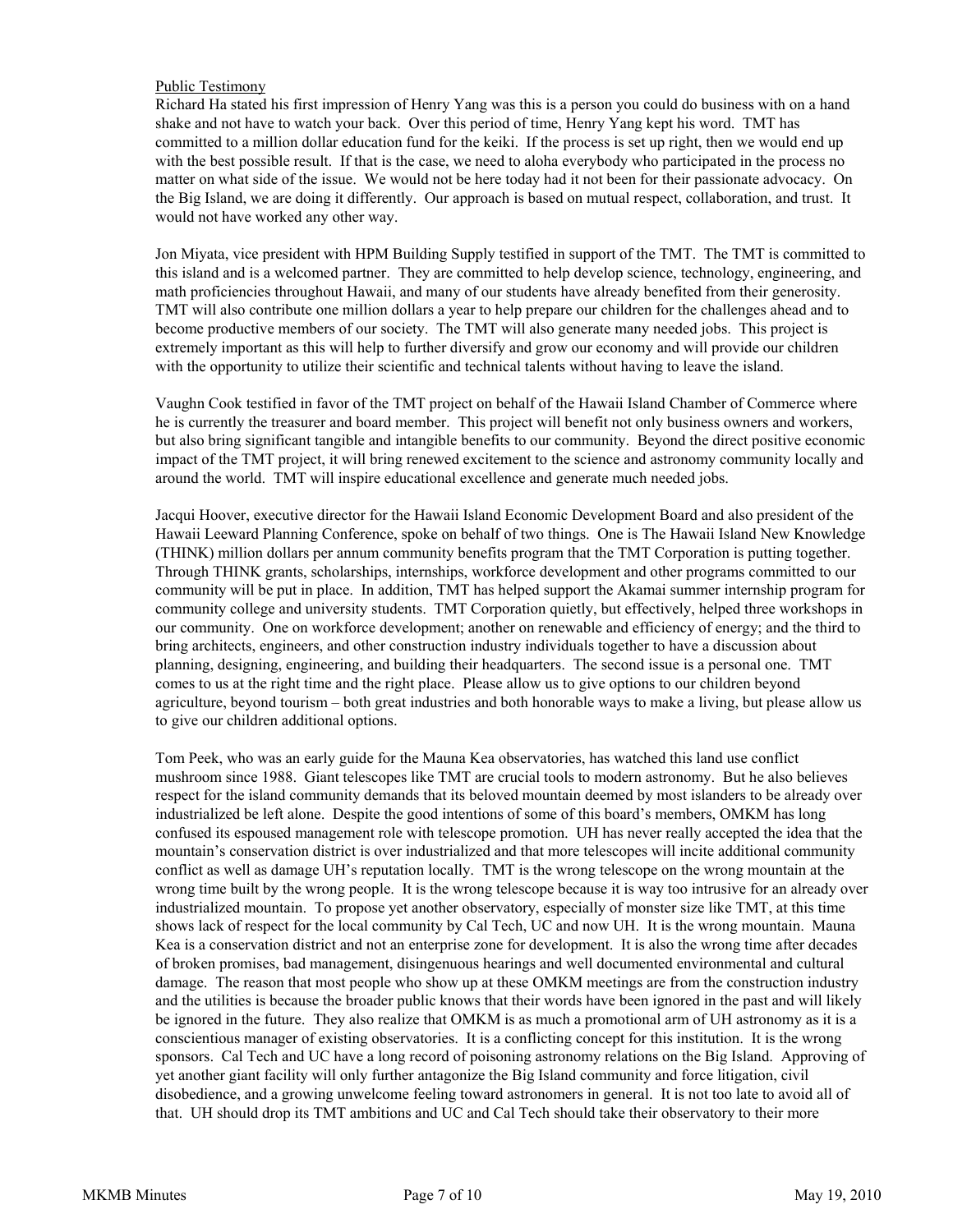environmentally acceptable sight in Chile where it can do its important science without antagonizing the people of Hawaii.

Stew Hussey, member of the Hawaii Island Chamber Board of Directors, president-elect of the Rotary Club of Hilo, and owner of an appraisal company strongly endorses the efforts of the Board and University to go forward with the project. He is impressed with the conflict resolution which has been clearly evident and the unique cooperation between very diverse perspectives of scientific, cultural, and religious concerns. He compliments the Board and the University for a job well done and strongly supports the TMT efforts.

Cory Harden, speaking as an individual, stated the mountain experience she could have had is gone. The top of the mountain is gone to telescopes. She is glad to see some movement toward more protection of the mountain, discussions of fair market rent, decommissioning, many measures taken to minimize impacts, and the education fund. She supports astronomy, but does not see how astronomy is allowed to take over this unique mountain of Mauna Kea. She has attended the Board meetings for years now and has seen many presentations, but it is always about telescopes. She has not heard about people coming in doing their chants for Mauna Kea describing the legends, the background, or the significance. Ms. Harden made a few comments on the EIS. TMT says no federal EIS is required even if federal funds are used later for civilian or military use. TMT says the Board of Land and Natural Resources denied the request for a contested case hearing on the management plan since requestors did not establish a property interest in the CMP. TMT did not do a side-by-side comparison of the Chile and Hawaii sites. We are hearing mostly about UH, but we are not hearing about the other major players - University of California and Cal Tech. On many impacts the TMT says since there is already of a lot of impacts we are only going to add a little bit, so that is not so bad. The Decommissioning Plan was not available until after the draft EIS was finished so the public did not have a chance to comment. We are losing too much on Mauna Kea. We are giving up to much for what we gained. TMT should go to Chile and the Department of Land and Natural Resources, not UH, should be writing the plan.

Jim Albertini, taro farmer and lifelong peace activist, stated there is more here than monetary concerns and protecting resources. What is important and the primary concern is that of the spiritual, sacredness of life and the earth itself. Throughout this TMT process, the only place the word sacred and spiritual had been mentioned that it impacts is on the Board today. He quoted, "Additional degrading impacts spiritual and sacred quality – cumulative impacts." This whole TMT process has been the most fast tracked for approval even more so than one of the military projects. He is here today in the support of the spiritual, of the native Hawaiian concerns for the sacredness of the mountain. With all due respect to Kahu Kū Mauna, it is time to go beyond reservations. It is time to draw a line in the lava, put the spiritual before monetary concerns. Do not approve this project.

Inge Heyer, chair of the Mauna Kea Observatories Outreach Committee (MKOOC), stated the TMT team has been an integral part of this committee's effort. Even before Mauna Kea was chosen as their site, TMT was engaged in local outreach efforts supporting MKOOC's activities and running many of their own. TMT has stepped up to help projects that are vital to foster science education and science literacy in our schools and community to survive. TMT has made it clear that education, mentoring, and internships are their top priorities. Their actions have shown beyond a doubt that they mean it. Once TMT is operational the education outreach community will benefit from sharing TMT's discoveries. Visualization of TMT's discoveries will greatly add to the student and community understanding of how our universe works. She looks forward to working with the TMT staff on their many educational community efforts in the future.

Dean Au, Hawaii resident on the Big Island for 15 years. Hawaii Carpenters Union Local 745 strongly supports the Thirty Meter Telescope for obvious reasons. TMT will get many of our local workers back to work from construction jobs to building maintenance positions. With over 7,000 members, they are the largest construction union in the state. We currently have 40% of our members out of work. They recognize that TMT is trying to work with everybody and many issues affected by this project. And at the same time, their goal is to build the biggest telescope in the world. Along the way, TMT has built many positive relationships with Hawaii residents. Through science, technology, and education all Hawaii residents will benefit. Hawaii Carpenters Union has a motto which is: Building a better Hawaii. They have faith that TMT is building a better Hawaii. They encourage you to vote in favor of TMT.

Nelson Ho stated the Mauna Kea Management Board is acting like the classic fox guarding the hen house. This body, this meeting, and this decision continue the same old practices that have generated the controversy on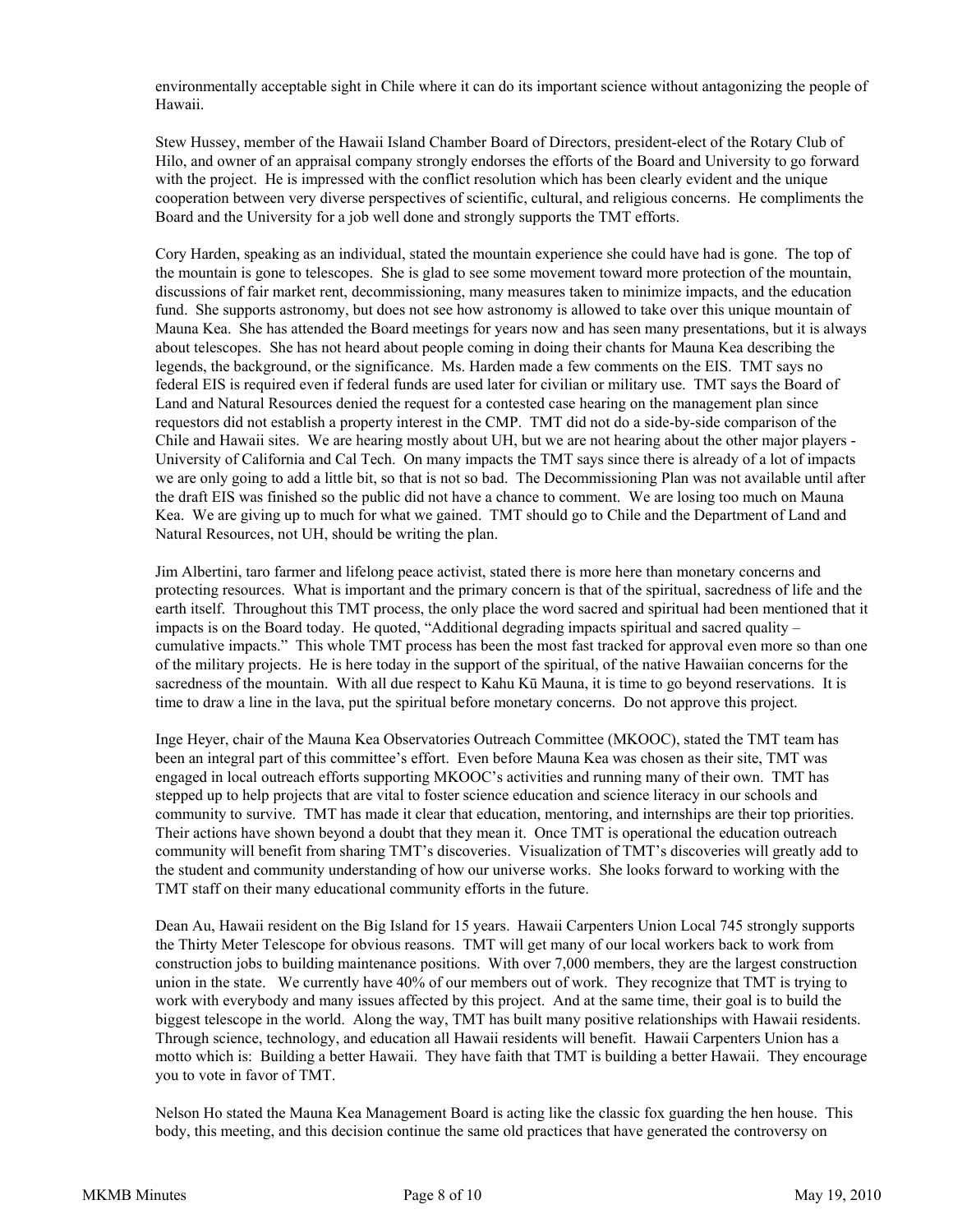Mauna Kea. Some argue that what Sierra Club complains about is old history. His point to this meeting, your prior meeting, and the DLNR meeting in March as current examples of the bad land use practices that generated this 35 year history of bad policy and land use mismanagement that are unfortunately alive and well. As with the previous attempts by the University of California and Cal Tech to build the Keck sixth outrigger telescopes, they thru the TMT Corporation are again asking the University of Hawaii System to sponsor their telescope, defend their defective logic in the EIS, and pay for the cost of defending their proposal with Hawaii tax payer dollars. The TMT will do irreparable damage to Mauna Kea. If built, the TMT proposal will add to the significant adverse and substantial impacts to the cultural and natural resources of Mauna Kea. The TMT proposal would permanently alter an undeveloped portion of the northern plateau of the summit. The TMT proposal would unleash a whole new era of summit development including even larger telescopes of 50 or 100 meters in size. The TMT approval would set up a paradigm where piecemeal cultural and natural resources protection happens only when development continues. This is a form of extortion. UC and Cal Tech hope to break the 1968 science reserve lease. These alterations of the lease will set a dangerous precedent for the mountain. We may never receive the restoration of a pristine summit. The TMT project, as reflected in the their final EIS which this Board hastily approved after a few days of reviewing, significantly erodes the value of environmental review by diminishing the criteria for assessing the significance of adverse impacts and their potential for halting or fundamentally altering a proposal. TMT's attempts to substitute a community benefits package for payment of fair market lease rents as required by law significantly harms community efforts to address long standing lease rent inequities in the use of conservation lands. Can you break the mold of advisory bodies with no legal powers, with no statutory responsibility for the conservation district? We shall see.

Gregory Chun, director of the Hawaii Island Economic Development Board, testified in support of the TMT project. TMT has demonstrated a different approach to how they want to do business here. He had the opportunity to work on the THINK Fund and their business motto is one that has been much more integrated looking at science, environment, culture, education, community and economics and asking themselves the question of how do we leverage our presence here in all of those areas to benefit the island?" They have not taken the approach of one of their benefits merely trying to mitigate or offset an adverse impact. Another point is we need to move the conversation from astronomy to one of our relationship to the mountain. It has never been about astronomy or any other use of the mountain. It has really been about our relationship to the mountain. That is why we have all of these systems and processes in place to ensure that we manage our relationship to the mountain properly. TMT has demonstrated its commitment to maintain a respectful and responsible relationship to Mauna Kea as evidenced by its compliance to that regulatory process, its willingness to modify its plans, consider other costly options, and in its work with the community. They have demonstrated that they are here to establish a different relationship with people and place. The third point is when considering these projects the conversation has to move from considering environmental footprints to our relational footprint. Who we are and how we conduct ourselves is just as important, if not more important than what we do and what we achieve. A relational footprint is what the community remembers. He is sure TMT has not been perfect, but TMT has demonstrated an integrated holistic sensitive approach to implementing its project. That is a different way of wanting to do business here. He would propose to the board, if we are not ready to accept the project with the demonstrated commitment of working collaboratively in the community, like TMT has, then when will we ever be?

Kyle Kinoshita provided testimony on behalf of his employer W. M. Keck Observatory. They are in support of the Thirty Meter Telescope project coming to Mauna Kea. As an engineer and senior manager at Keck for over 15 years he is aware of the many global scale scientific and technological benefits that a 30 meter class ground base telescope will bring to the Big Island, to the State of Hawaii, and to the United States of America. The TMT is a continuation of the scientific and technical aspirations that many of the existing telescopes on Mauna Kea have strived for. On the technological side, the TMT builds on advances pioneered at Keck Observatory such as the segmented mirror technology pointed out in the earlier presentation. The TMT will also benefit from the unique atmospheric conditions above Mauna Kea. Keck and TMT area already engaged in a number of collaborative and synergistic projects.

Eugene Nishimura, with the Japanese Chamber of Commerce Industry of Hawaii, urged the Board to give positive consideration to TMT's project application. TMT has made unprecedented efforts, outreach, and commitment to our island community for over two years now. TMT has listened and has recognized early on that meaningful ongoing investments in the education of the island's children will be paying huge dividends to our island community for many years to come.